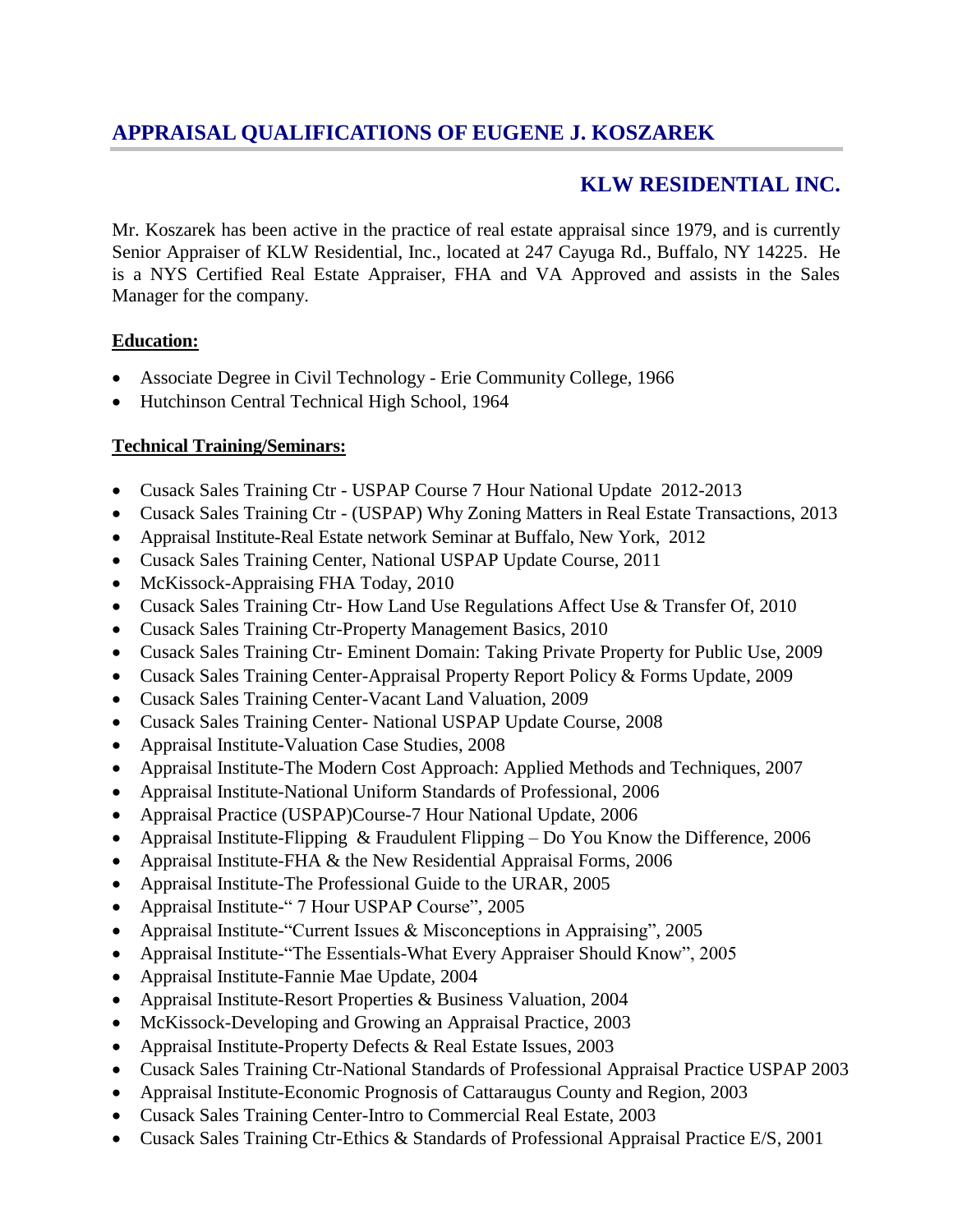# **Eugene Koszarek Page 2**

- Cusack Sales Training Center-Introduction to Residential Housing Systems, 2001
- Sylvan Center-FHA Appraiser Examination, 1999
- Appraisal Institute-Hud and FHA Appraisal Process, 1999
- Cusack Sales Training Center-Fair Housing, Lending and Environmental AQ-1, 1999
- McKissock Appraisal Schools-Ad Valorum Tax Assessment, 1997
- Cusack Sales Training Center-Appraising Manufactured Housing, 1996
- Cusack Sales Training Center-American Disabilities Act, 1996
- Cusack Sales Training Center-203K Rehabilitation & Permanent Loan Mortgage, 1996
- Cusack Sales Training Center-Appraising Vacant Land Property Values, 1995
- Cusack Sales Training Center-How Area Rent Affect Small Income Property Values, 1995
- Cusack Sales Training Center-Appraising New Construction, 1995
- Nat. Assoc. of Independent Fee Appraisers-Reviewing Residential Appraisals, 1995
- Greater Buffalo Assoc. Of Realtors-Update on Uniform Residential Appraisal Report, 1993
- New York Society of Real Estate Appraisers-Upstate Appraisal, 1993
- Appraisal Institute-Residential Demonstrations Appraisal Report Writing, 1993
- Appraisal Institute-Maximizing the Value of an Appraisal Practice, 1993
- Appraisal Institute-The Changing Real Estate Market of the 90's, 1993
- National Association of Independent Fee Appraisers-Professional Standards of Practice, 1991
- Guidelines/Interpretations & Completing the URAR and the 2-4 Family Form, 1989
- Professional Practice and the Society of Real Estate Appraisers, 1989
- Society of Real Estate Appraisers 102-Applied Residential Property Valuation , 1987
- Cornell University-NYS School of Industrial & Labor Relations, 1986
- Society of Real Estate Appraisers 101-An Introduction to Appraising Real Property, 1985
- American Institute of Real Estate Appraisers-Basic Valuation Procedures, 1980
- American Institute of Real Estate Appraisers-Real Estate Appraisal Principles, 1980
- NYS Realtors Institute ( GRI-1)-Realtors Association, 1978
- Ken Ton Public Schools Continuing Education Division-Real Estate Brokerage, 1978

### **Licensure/ Designation/Certifications:**

- New York State Certified Residential Real Estate Appraiser ID #45-4425
- RAA (Residential Accredited Appraiser) National Assoc. of Realtors Oct. 95

## **Memberships:**

- Mortgage Bankers Association Member & Currently on the Board of Directors
- Greater Buffalo Association of Realtors Appraisal Division President for 1996
- Chautauqua County Board of Realtors
- National Association of Realtors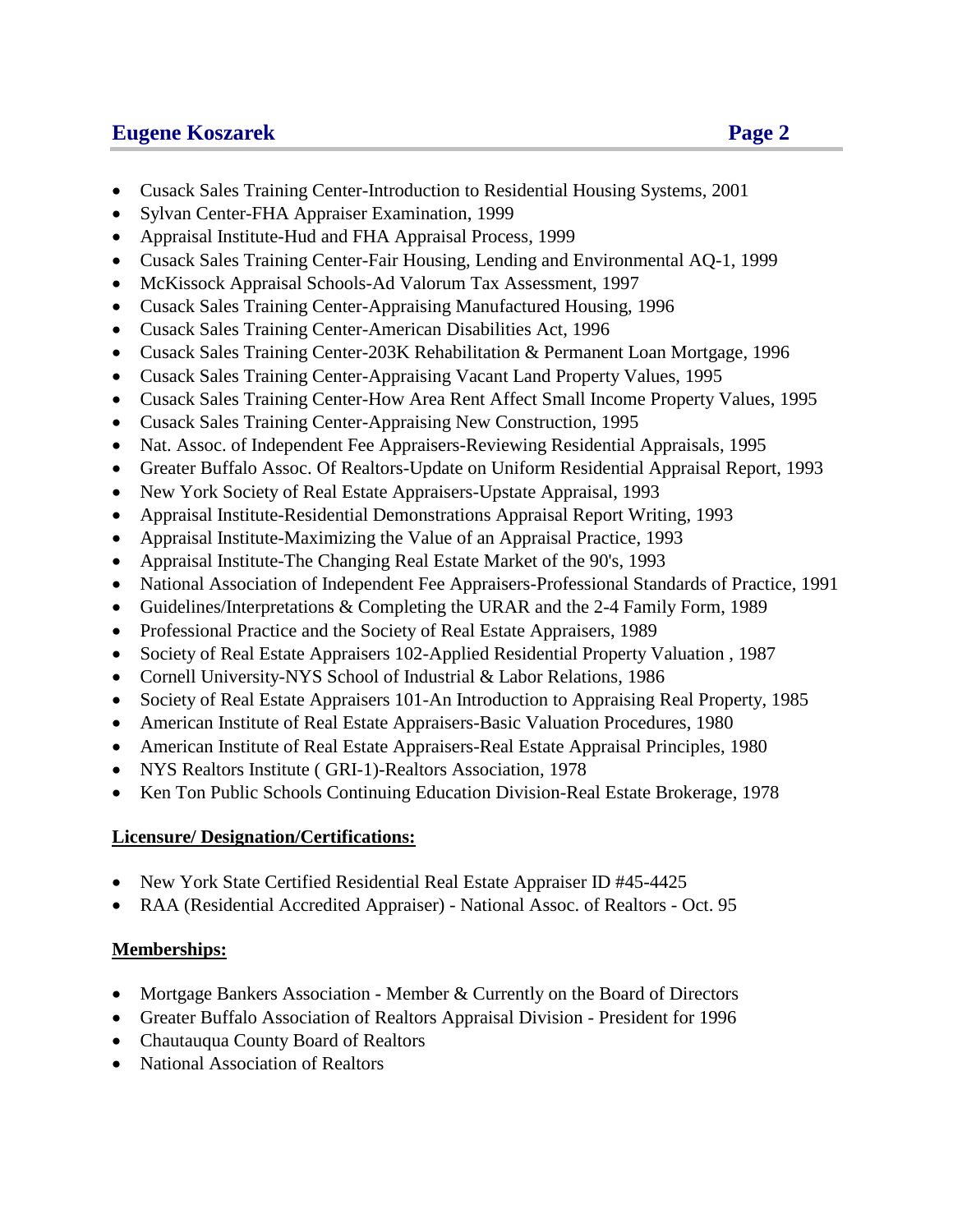# **Eugene Koszarek Page 3**

#### **Prepared & Participated in Appraisals & Consultant Reports For:**

- Affordable Mortgage **Home Credit Corp.**
- Anchor Savings Bank Homequity Inc
- Ashford Funding Company Homes International.
- 
- Boston Safe Deposit & Trust HWD Funding
- Brokers Application Kraft, Inc
- Bryon Reed Co., Inc. KeyCorp Mortgage
- Cattaraugus County Bank Lender's Service
- 
- 
- 
- 
- Cole Taylor Bank Maenner Relo.
- Commonwealth Funding Mid Coast Mort.
- 
- CUC Mortgage Corp. Monarch Savings
- 
- Dime Savings Bank Mortgage Corner
- 
- Dominion Trust Co. New Day Financial
- Donald J. Reeves R/E Niagara Mohawk
- East River Savings Bank Niagara Realty
- 
- Equitable Relocation Norstar Bank, N.A.
- 
- 
- 
- Fleet Mortgage/Service Record Data
- Friendly Ice Cream Corp. Robshaw Assoc.
- Future Funding Company Sibley Mortgage Corp.
- General American Credit Snyder Funding
- 
- 
- 
- Greenwich Mortgage U. S. Vanadium
- 
- 
- 
- 
- Associates Relocation Household Finance Corp.
	-
	-
	-
	-
- Centerbank Mortgage **Centerbank Mortgage Communist Communist Communist Communist Communist Communist Communist Communist Communist Communist Communist Communist Communist Communist Communist**
- ChemExec Relocation Lockport Savings Bank
- Citibank (NYS) Marine Midland Mortgage
- Coldwell Banker Relo. M & T Mortgage Corp.
	-
	-
- Commenwealth United Merrill Lynch Relocation
	-
- Devere Capital Corp. Mortgage Information Ser.
	-
- Dupont Co. Relo. Navy Federal Credit Union
	-
	-
	-
- Empire of America Northwest Savings Bank
	-
- Exchange Mortgage **Canadian Contario Shores Credit**
- F. M. C. Corp. **Paragon Home Loans**
- First Niagara Bank Permanent Savings Bank
	-
	-
	-
	-
- GMAC Mortgage Spectrum Home Mortgage
- Goldome **Towne Mortgage Corp.**
- GF Brooks & Associates Transamerican Financial
	-
- HBO Funding USAP FSB First Mortg.